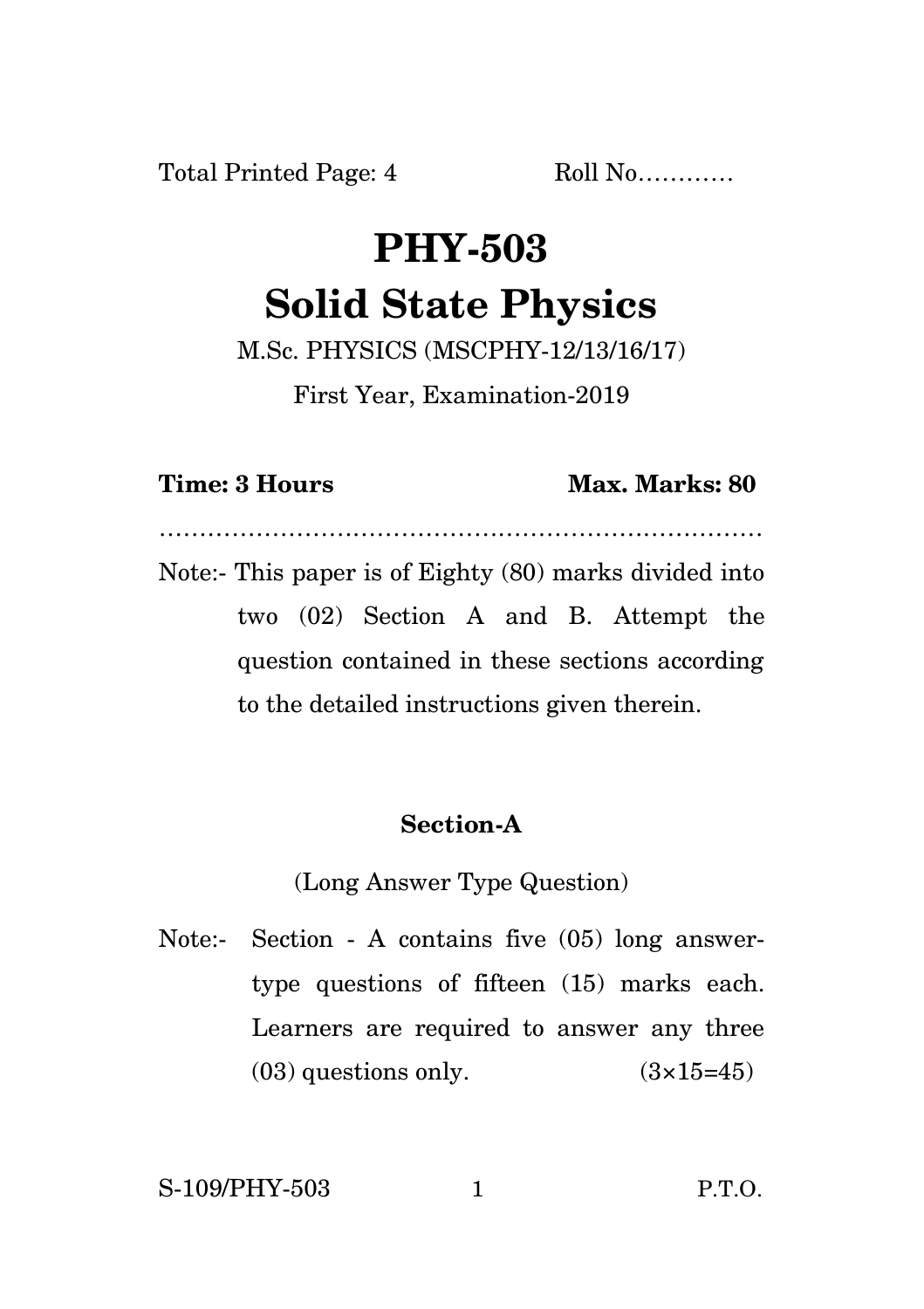- 1. Describe the Powder method of the X-ray diffraction and explain how it is used for the determination of crystal structure.
- 2. Discuss Kronig-Penney model for the energy band structure of solids. Show that each band can accommodate 2N electrons, where N is the total number of atoms in the crystal.
- 3. Explaining the assumptions clearly, derive an expression for the specific heat of a linear continuous chain of atoms according to the Debye theory. Discuss the high and low temperature limits.
- 4. Explain briefly about the structure of BaTiO<sup>3</sup> and also explain the temperature and frequency dependence of its dielectric properties.
- 5. Explain briefly about Heisenberg's theory of ferromagnetism and derive the relation between the exchange integral and the exchange field constant

S-109/PHY-503 2 P.T.O.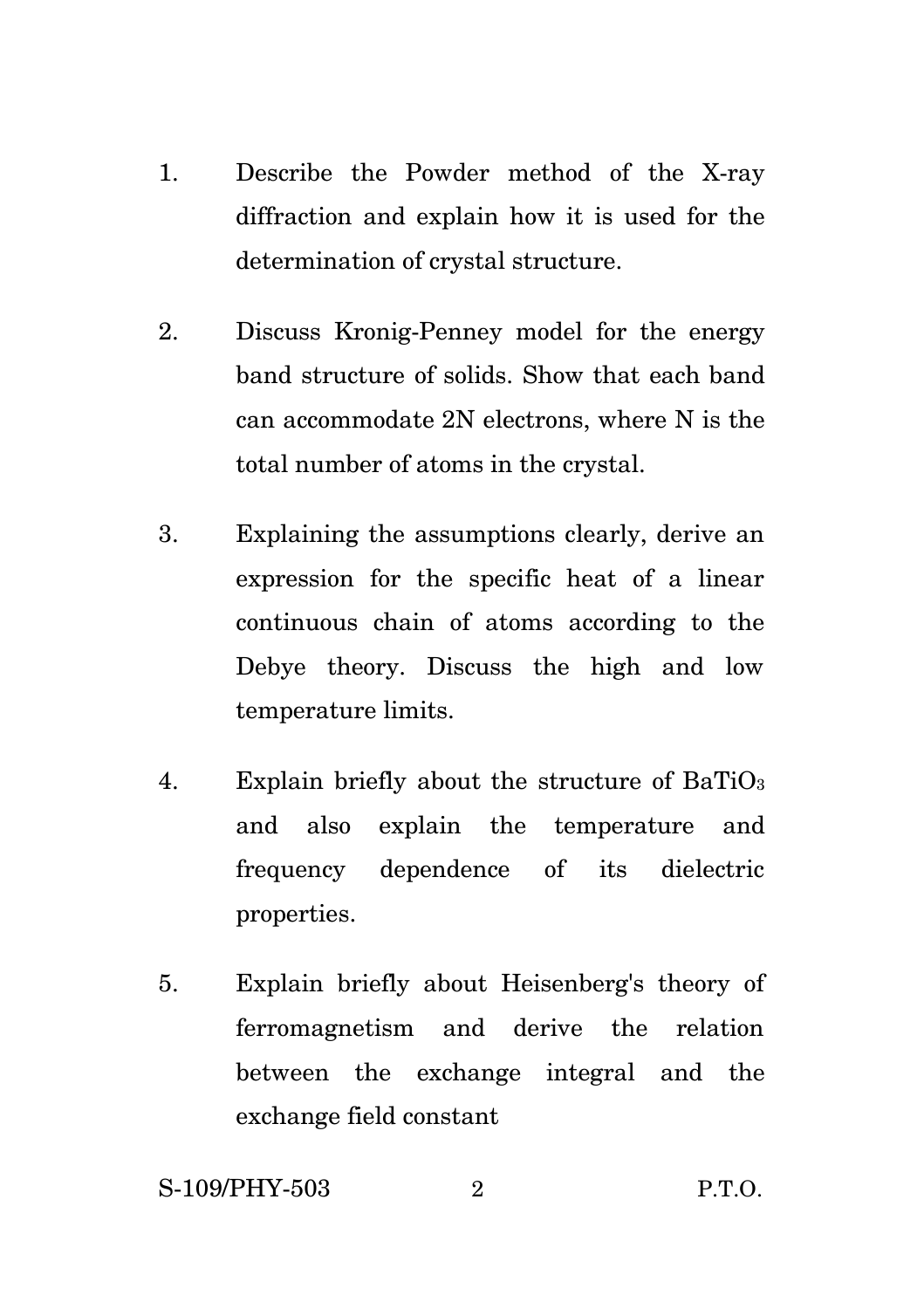### **Section-B**

(Short Answer Type Question)

- Note:- Section-B contains eight (08) short answer type questions of seven (07) marks each. Learners are required to answer any five (05) questions only.  $(5 \times 7 = 35)$
- 1. Find the expression for the spacing between the successive (hkl) lattiee planes in a lattice.
- 2. What are color centers? How are they produced?
- 3. What is Hall Effect and derive an expression for the Hall coefficient of a metal.
- 4. What is Fermi Surface? Give its importance. How it is experimentally determined for metals.

S-109/PHY-503 3 P.T.O.